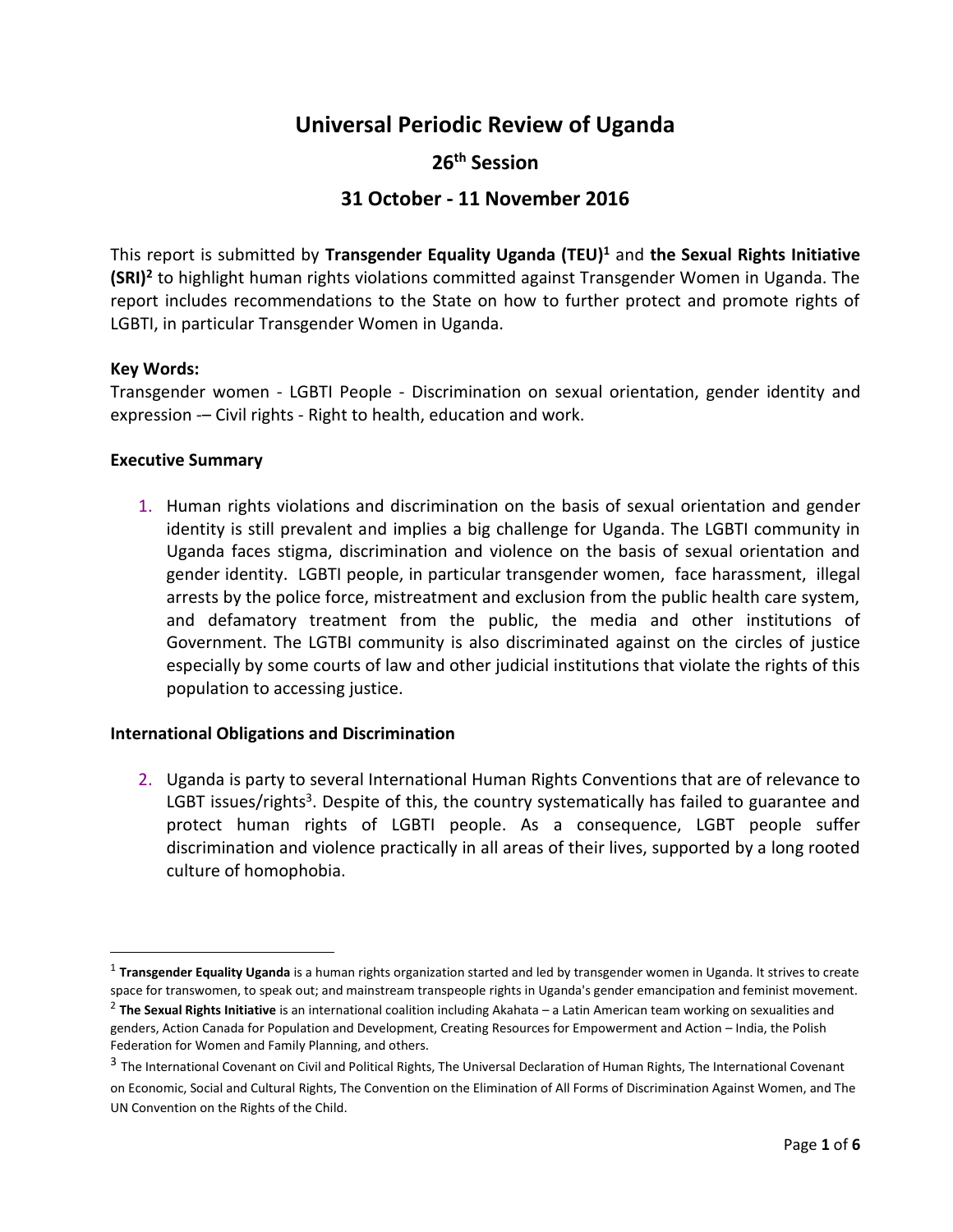- 3. Uganda constitution as amended in 1995 provides for the protection of human rights of all Ugandans and prohibits any form of discrimination against race, colour, region, nationality, sex but does not offer any protection on the basis of one's sexual orientation and gender identity and expression.
- 4. In the 1st cycle of the UPR Uganda received several recommendations concerning the human rights of LGBTI people. On one hand, the State accepted those related to investigate and prosecute intimidation, violence and discrimination against LGBT people, including activists. The government of Uganda has indeed tried -with small effort and success- to address discrimination in health facilities as well as warn the media on publishing pictures of LGBT people and activists without enough proof. On the other hand the State rejected to revise the laws that criminalize same-sex relationships between consenting adults and repeal any legislation that explicitly or implicitly discriminate on any grounds, including sexual orientation and gender identity as well as remove criminal penalties for offences on the basis of sexual orientation.
- 5. Despite the declaration of the Anti- Homosexuality Act as null and void by the Supreme Court of Uganda in 2013, The Penal Cord Act of Uganda still criminalizes same sex relationships and homosexual behaviors even between consenting adults. The society of Uganda is largely homophobic, transphobic and hostile to the LGBTI community. The LGBTI community, in particular transgender women, faces harassment, illegal arrests and defamatory treatment from the society, the media and other institutions of government like the police and the health care system.

## **Recommendations**

## *The Uganda government should*

- 6. Publically announce the shelving of the recently annulled Act on homosexuality and take all necessary steps to decriminalize homosexual behavior and relationships
- 7. Enact an anti-discrimination law that explicitly reflect non discrimination based on sexual orientation and gender identity and promote equal rights for all individuals to offer effective protection to all LGBTI people and activists,
- 8. Amend the 1995 constitution particularly Article 21 (2) to include sexual orientation and gender identity as grounds upon which LGBTI persons should not be discriminated upon and annul section 15 (d) of the Equal Opportunities Act that promotes discrimination upon LGBTI persons.
- 9. Amend Section 145 of the Penal Code Act to remove criminal penalties for offences on the basis of sexual orientation.
- 10. Fulfill its obligations under international human rights law to revise its national legislations and laws that decriminalize same-sex relationships between consenting adults and repeal any laws or reforms that explicitly or implicitly discriminate on any grounds, including sexual orientation and gender identity.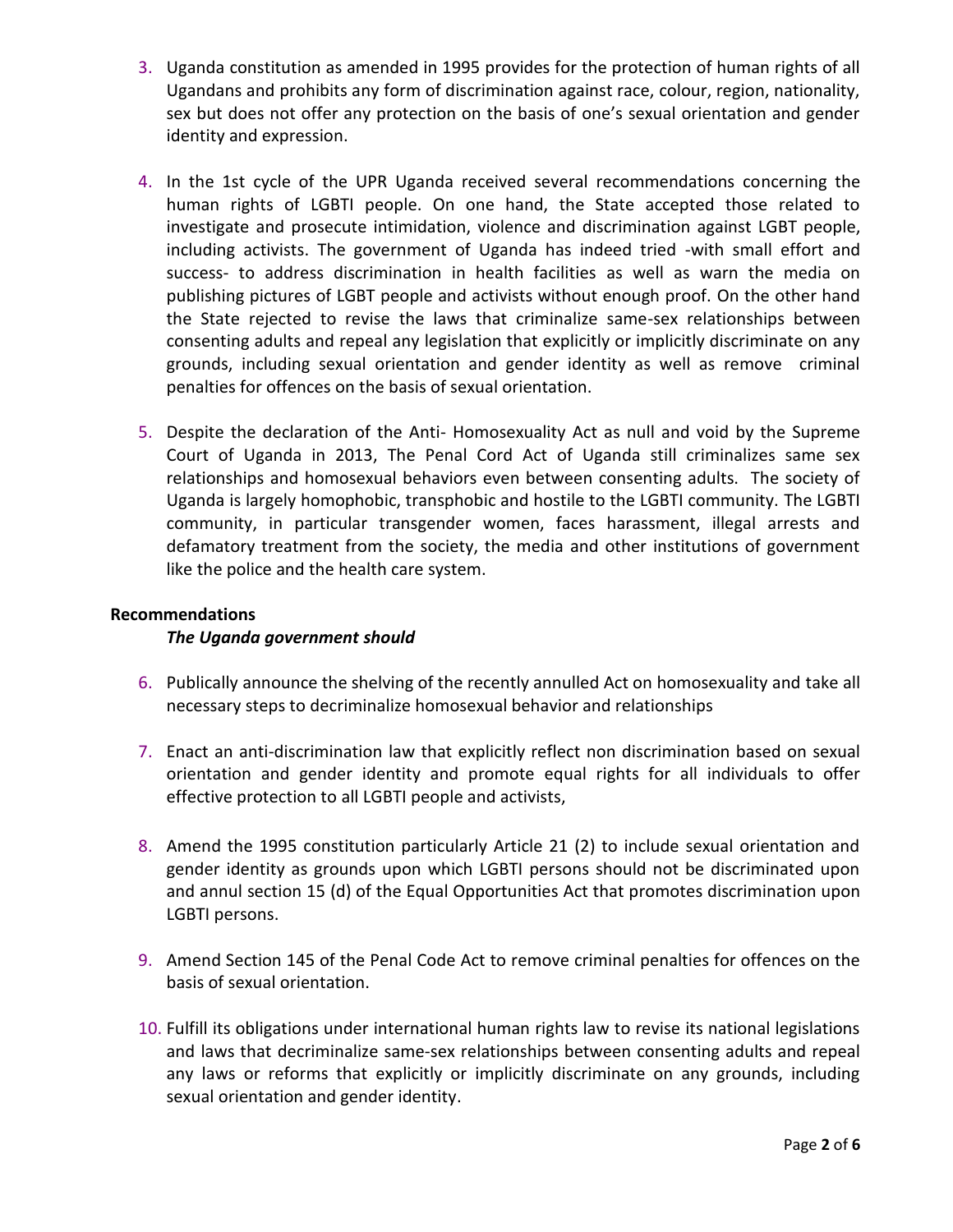## **Illegal arrests and arbitrary detentions**

- 11. In Uganda, transgender women are the face of the LGBTI community and they face the biggest burden of human rights violations, stigma and discrimination based on sexual orientation and gender identity. Transgender women are marginalized and are at heightened risk of experiencing violence and hate crimes. In the last years, many cases have been reported where transgender women in Uganda have been illegally arrested by the police using provisions of the law that criminalize same sex relationships and they have been charged with cases related to defying the order of nature (Carnal knowledge against the order of nature), public nascence, unnatural offences and indecent assault as per CAP 145 & 147 of the Penal Code<sup>4</sup>.
- 12. In addition to these arrests, the police stations have no facilities for the detention of transgender/intersex persons and hence culprits are locked up with men or women. This decision is usually based on the genitalia and the police usually ask to confirm the sex of the person through touching or seeing the genitalia, an action that is largely offensive and violates the basic rights to privacy and dignity of the person.

## **Recommendations**

 $\overline{\phantom{a}}$ 

## *The Uganda government should*

- 13. Amend its legal system to guarantee every person, and particularly LGBT people, access to justice, by strengthening judicial capacity and infrastructure.
- 14. Build capacity and implement as soon as possible the national Action plan on Human Rights to provide training and sensitization on human rights issues, including LGBT rights, to judiciary, law enforcement officers and police in order to eradicate homophobia, discrimination and violence in these institutions.
- 15. Broaden the fact-finding mission attributions to the Uganda Human Rights Commission so as to enable them do their mandate effectively.
- 16. Investigate and prosecute law enforcers that harass and illegally arrest LGBTI people and those that intimidate LGBTI activists.
- 17. Take the necessary steps to investigate and penalize the action of the media that use defamatory statements and engage in embarrassment of people identifying as LGBTI as this violates their right to privacy.
- 18. Implement urgent measures, as the training of law enforcement officers and police agents, to stop forced practices against arrested transgender people that imply a violation to their right to privacy and identity.

<sup>&</sup>lt;sup>4</sup> [http://transgender-uganda.blogspot.com.ar/;](http://transgender-uganda.blogspot.com.ar/) www.amnesty.org/en/latest/news/2014/05/uganda-anti-homosexuality-actprompts-arrests-attacks-evictions-flight/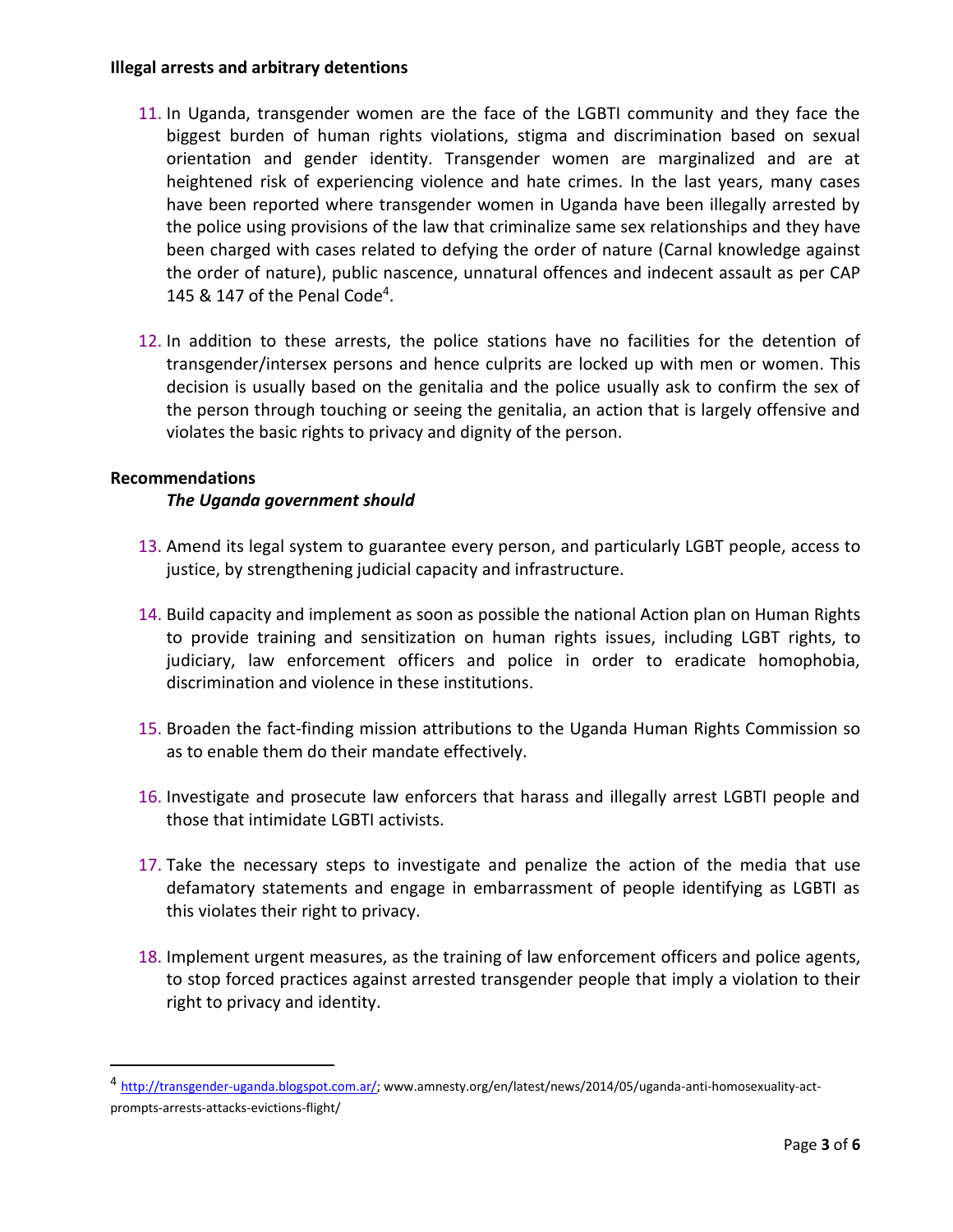19. Guarantee that all people in Uganda could access to all instances of justice without any kind of discrimination, in particular that based on sexual orientation and gender identity.

## **Criminalization laws**

- 20. In 2015 The Uganda Parliament passed the Person's Registrations Act, a policy provision that denies the right to change of sex for persons above 18 years<sup>5</sup> (transitioning). In 2014 the Parliament also passed the Anti- Pornography Act<sup>6</sup>, that enable Uganda's policy and legal framework to criminalize sex work. Majority of Transgender women in Uganda engage in sex work and hence the provisions of legal and policy framework violates their sexual rights.
- 21. Recently, The Uganda Parliament also passed the NGO bill<sup>7</sup> which has been ascended to by the president and it is now an Act of Parliament. In a discriminatory and homophobic framework, enacting of the NGO bill violates the freedom of association and affects the right to organizing especially for LGBTI NGOs, as the Act will require all NGOs to reregister, and it also give the NGO board power to monitor all operations, funding sources and objectives of NGOs.

## **Recommendations**

 $\overline{a}$ 

## *The Uganda government should*

- 22. Amend the Penal Code Act, to remove contentious clauses that violate the rights of LGBTI people, like the close which describes same sex behavior and relations as order against nature.
- 23. Remove the contentious clauses from the NGO Act that violate the right and freedom of organizing by LGBTI groups, and reduce the powers of the NGO board from violating the privacy and independency of NGOs.
- 24. Annul the provisions in the Penal Code Act that criminalize sex work as prostitution and amend the Anti- Pornography Act in order to enable transgender women to engage in sex work without restrictions that affect their sexual rights and freedoms.

## **Violations on health rights of transgender people**

25. Transgender woman in particular face discrimination and stigma in seeking health care services and information as most health agents are not trained about transgender issues and their unique needs. This is also coupled with lack of confidentiality and inadequate access to trans specific health care needs like hormones for transitioning. Transgender women in Uganda are also at high risk of infection from HIV other STIs due to their involvement in risky sexual and social behaviors like sex work and drug abuse, that in most

<sup>5&</sup>lt;br>Person´s Registration Act, Section 1[4.http://parliamentwatch.ug/wp-content/uploads/2015/02/The-Registration-of-Persons-Bill-](http://parliamentwatch.ug/wp-content/uploads/2015/02/The-Registration-of-Persons-Bill-2014.pdf)[2014.pdf](http://parliamentwatch.ug/wp-content/uploads/2015/02/The-Registration-of-Persons-Bill-2014.pdf)

<sup>6</sup> <http://chapterfouruganda.com/sites/default/files/downloads/The%20Anti%20Pornography%20Act%202014.pdf>

<sup>7</sup> http://chapterfouruganda.com/sites/default/files/downloads/NGO-Bill\_2015.pdf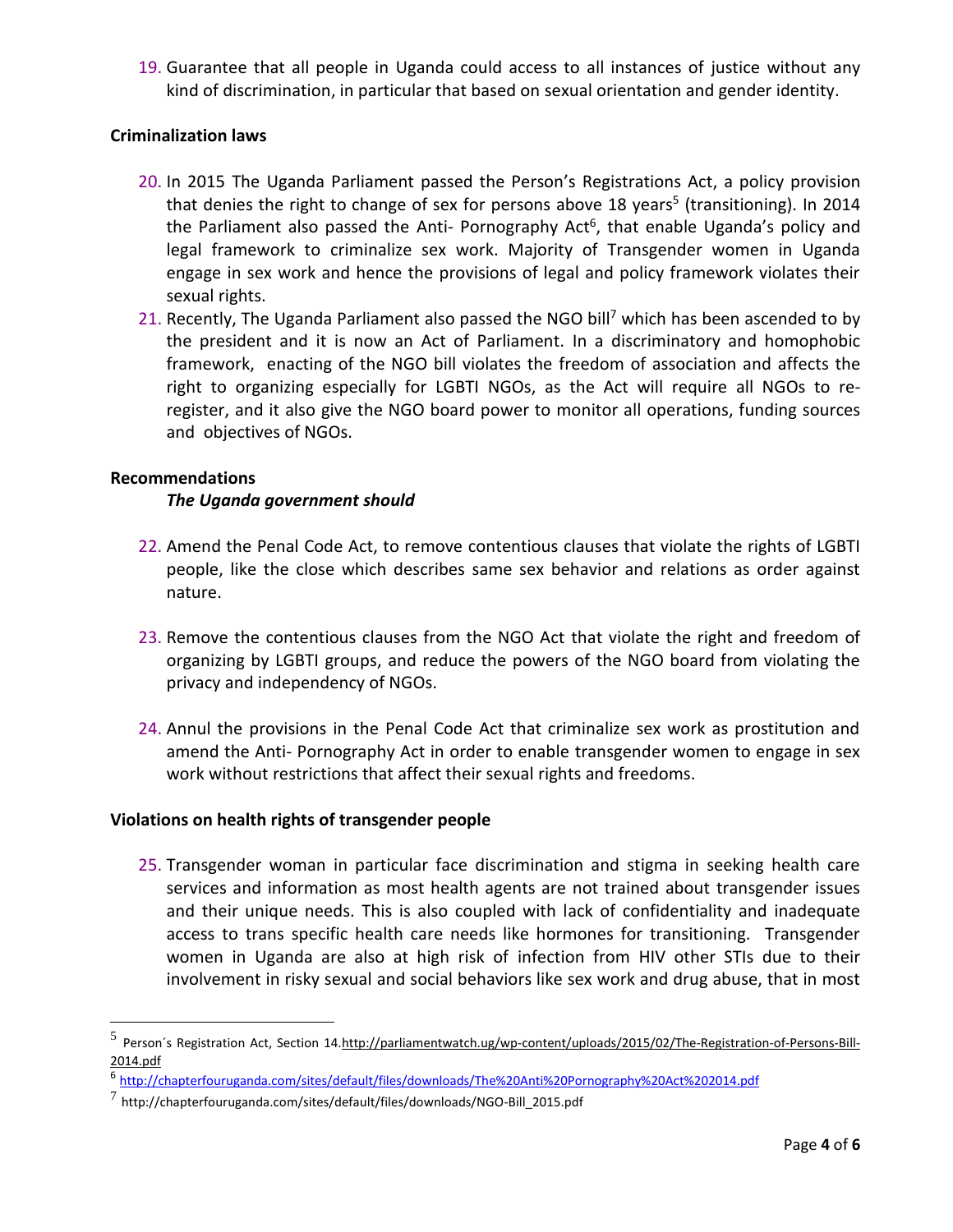cases start at teenage age. It must be highlighted that many transgender women engage in sex work and drug abuse as a result of discrimination, stigma, unemployment and depression majorly caused by the homophobic and transphobic environment they live in.

### **Recommendations**

#### *The Uganda government should*

- 26. Take special measure to promote access to high quality, non-discriminative and confidential health care services for LGBTI people.
- 27. Design and implement a national plan to provide training and sensitization, to health service providers and practitioners in understanding issues of gender identity and sexual orientation, under a human rights framework including LGBTI rights and the unique health needs of transgender people in order to include good practices and eradicate homophobia and discrimination.
- 28. Introduce an LGBTI department/desk in the Ministry of Health to lead on integrating health needs of LGBTI people in the national health programs.
- 29. Integrate a human rights based approach in national health programs to meet the health and wellbeing needs of LGBTI people and implement a special health plan for transgender women, considering them as a vulnerable group that needs special health interventions.

#### **Violence and discrimination against transgender women in social contexts**

- 30. LGBTI populations in Uganda and more so the transgender people are at high risk of discrimination, stigma and violation when accessing various social services.
- 31. Additionally, many transgender people have been victims of transphobic and homophobic bullying in educational institutions and have also been dismissed from school because of their sexual orientation and gender identity. In the last two years about 20 transgender women have reported cases of school dismissal for identifying as transgender women, denying them their right to education and hence likely to shatter down their future aspirations and dreams.
- 32. Transgender women are also discriminated against in seeking for employment and many have been fired from work on learning their gender identity. The existing policies and laws that provides for special treatment of special/vulnerable population groups like, women, people living with disabilities, children and indigenous communities do not recognize or take into account vulnerability by sexual orientation or gender identity. This leaves transgender women not being recognized as a special interest group regardless of the stigma discrimination and human rights violations they face.
- 33. Transgender women also suffer Violence and discrimination from family members and relatives. Many transgender women have been chased away from home and neglected by their families on learning of their sexual orientation and gender identity. In the past two years about 40 transgender women reported to having been chased out and neglected by